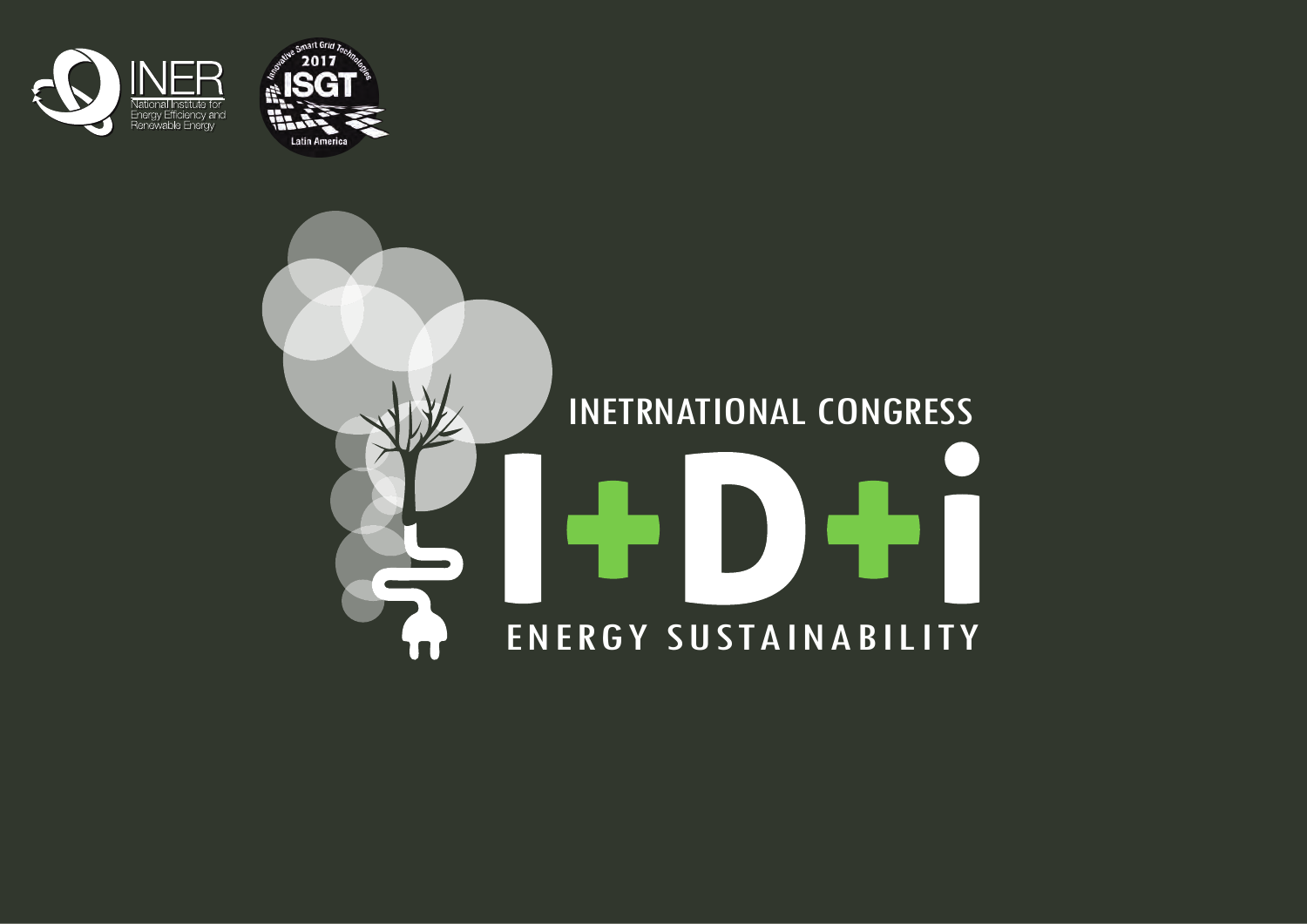

# *International Congress on Research + Development + Innovation for Energy Sustainability*



Third international Congress organized by INER to be held under the framework of the Innovative Smart Grid Technologies (ISGTLA) developed by the Institute of Electrical and Electronics Engineers (IEE) Power and Energy Society (PES) Ecuador chapter.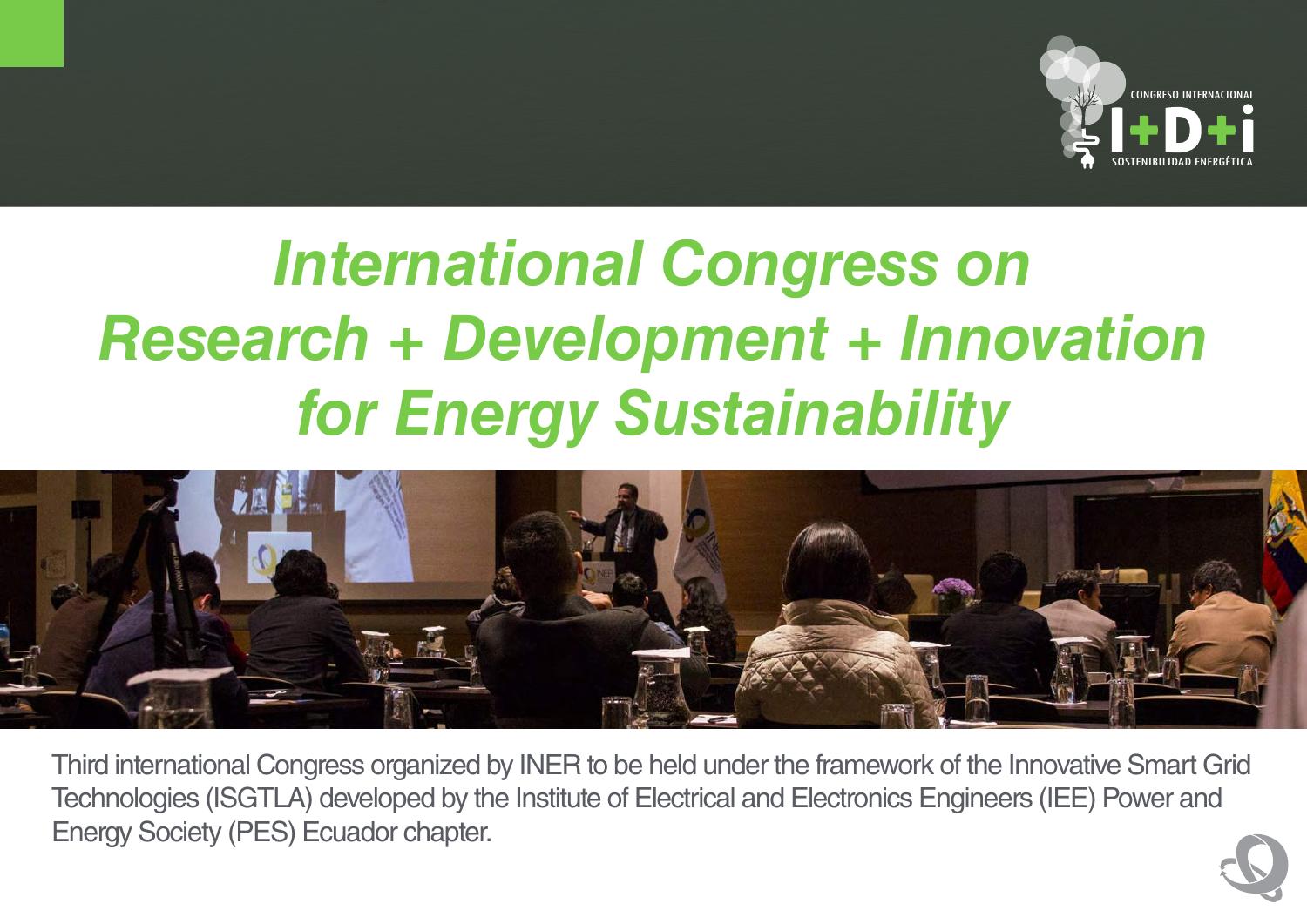

#### *Review*

The National Institute of Energy Efficiency and Renewable Energy (Spanish initials INER), fulfilling its functions, has created, planned, organized and executed in 2013 the first International Congress on Energy Sustainability, which had a second edition in 2015.

These events generated interest in the Academic public and researchers, so it was assumed the commitment to hold this event every two years.

The I+d+i Congress in Energy Sustainability, has earned its prestige and begins to be considered a referential event in the region.



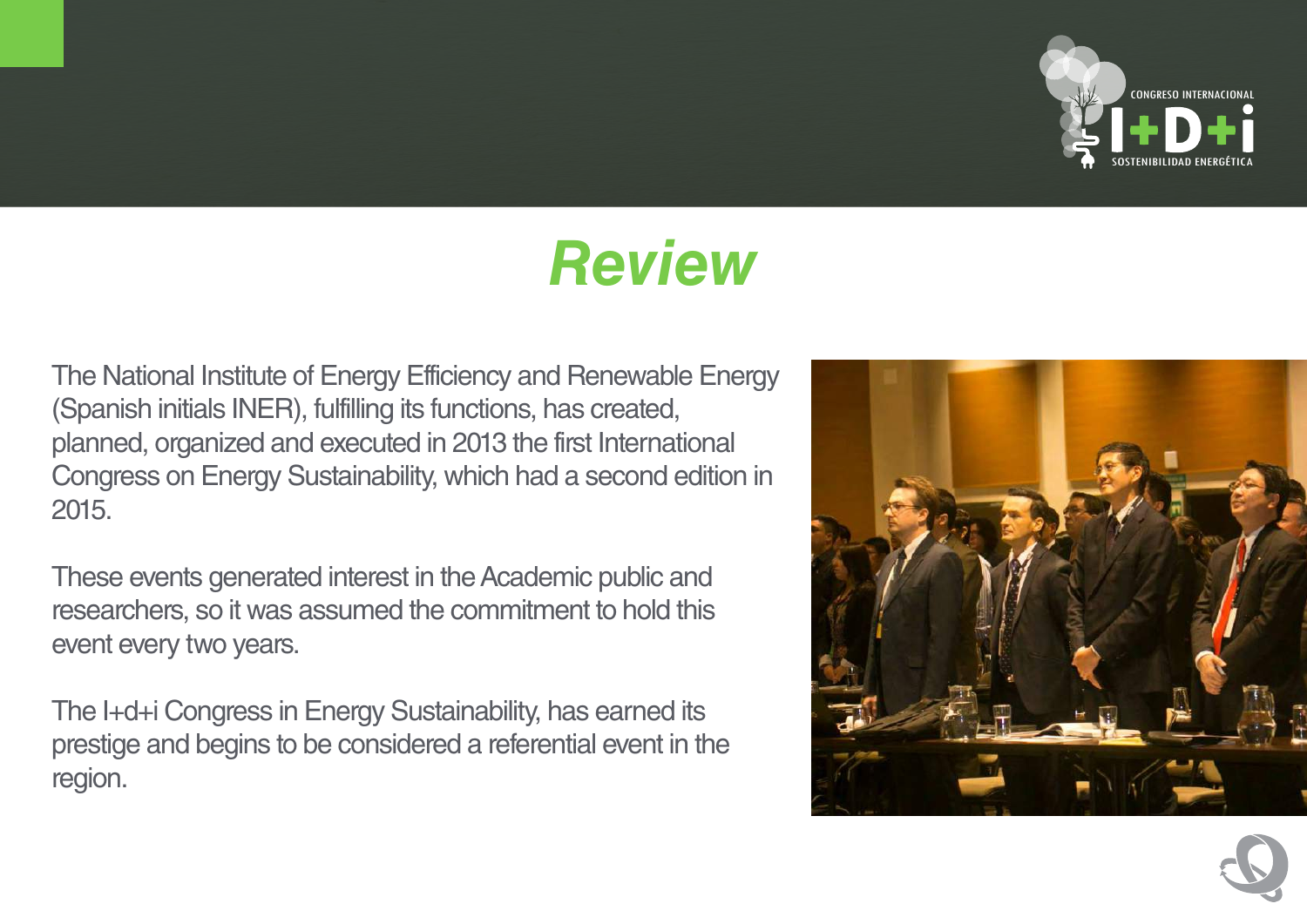

## *Results 2013*

- 300 participants attending the Congress (12 countries of the world)
- 4 international keynote speakers  $\bullet$
- 39 articles published in the memoirs of the event
- Discussion forum with 18 national and  $\bullet$ international researchers

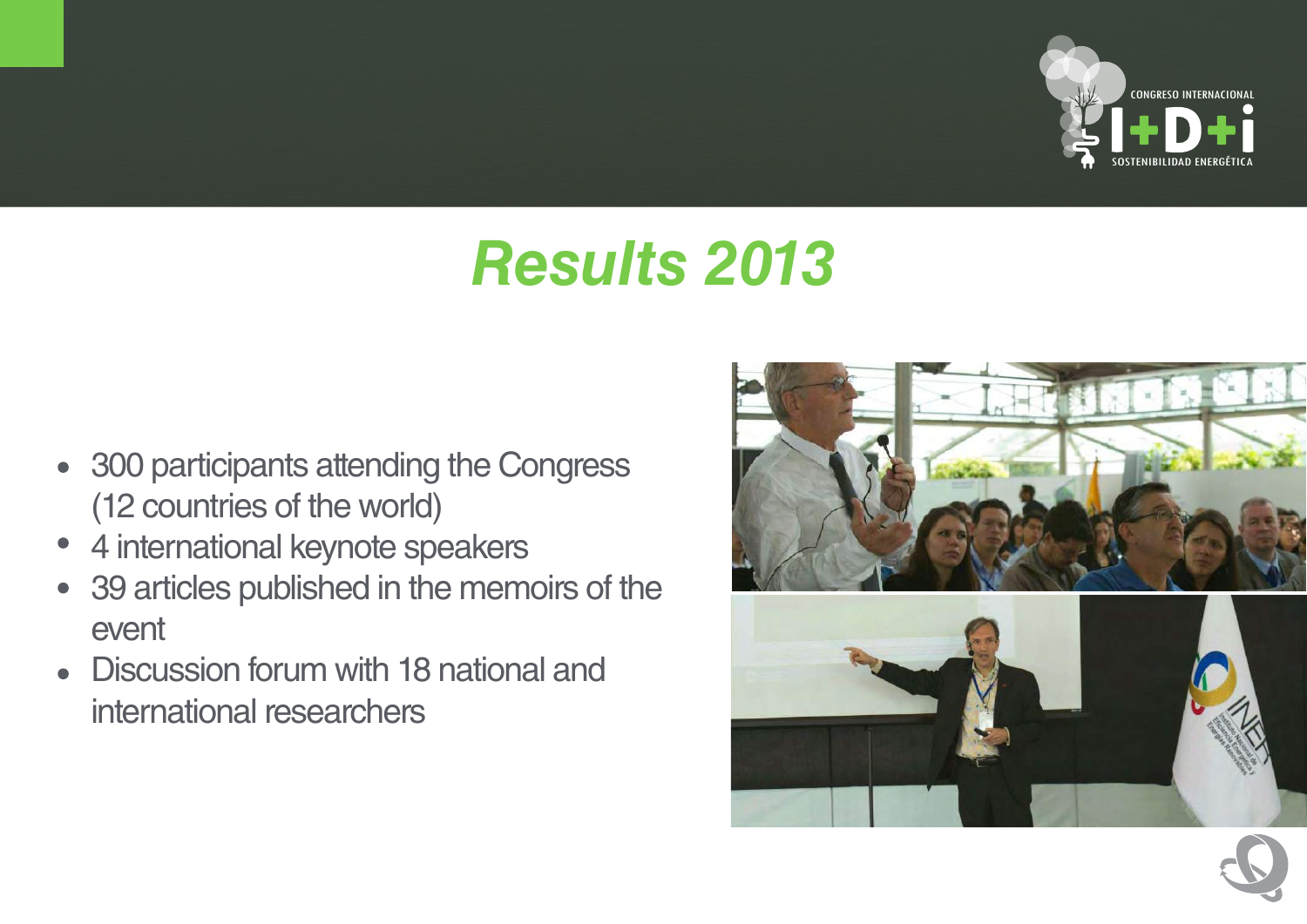

## *Results 2015*

- More than 300 participants attending the Congress  $\bullet$
- More than 2500 attendees to the Science Fair
- 22 sponsoring institutions  $\bullet$
- Exhibitions of 6 scientific research centers in the region  $\bullet$
- 32 keynote speakers from 12 different nationalities
- 62 articles received
- 18 articles exposed in paper  $\bullet$
- 30 items exposed in poster mode  $\bullet$
- 6 winning articles published in the Technical Energy  $\bullet$ **Magazine**
- Impact of ATL and BTL communication: 1,386,316  $\bullet$ people

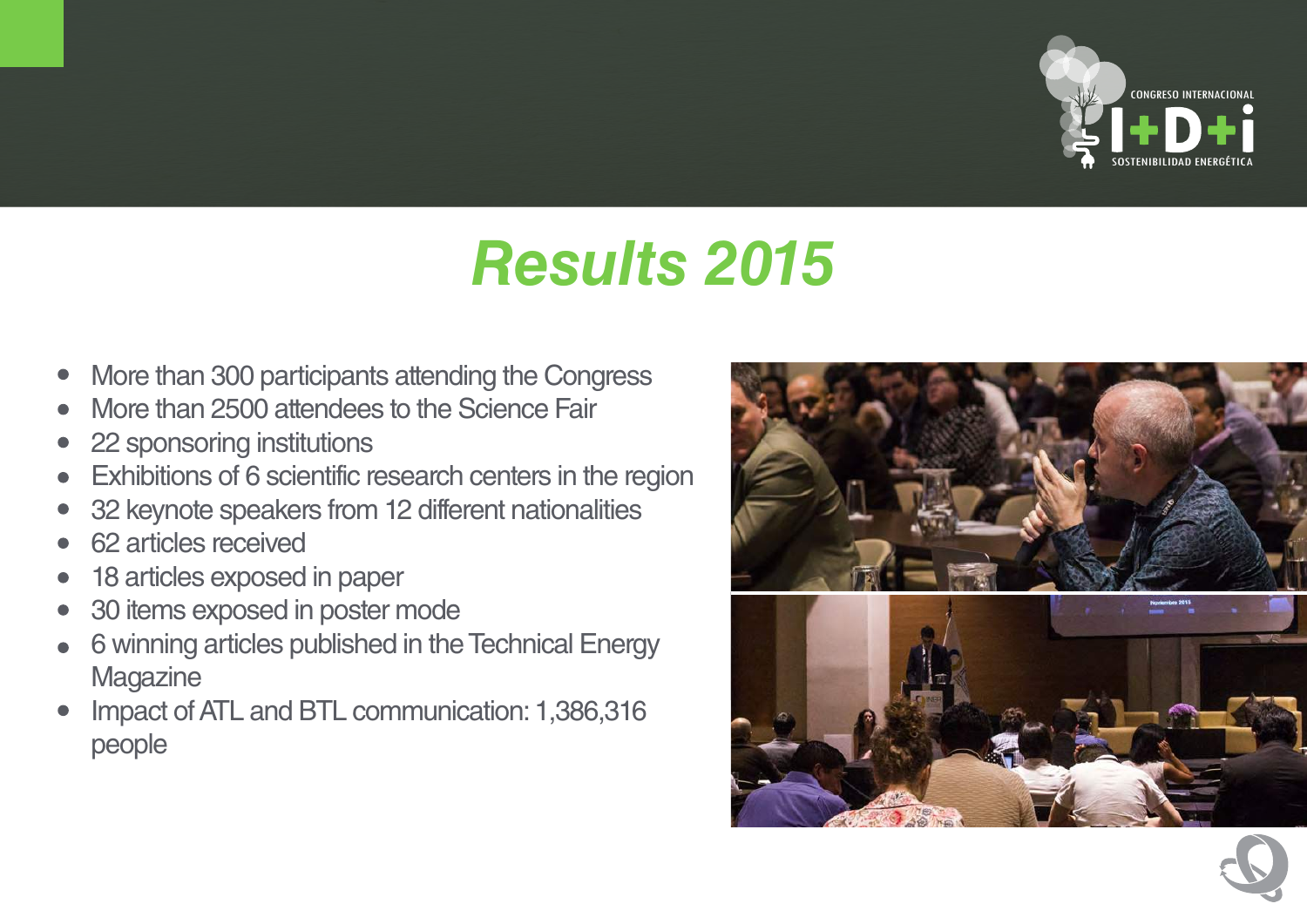

# *Congress 2017 Objectives*

- Promote scientific research in the area of Energy Efficiency and Renewable Energy developed in Ecuador.
- Encourage the development of scientific articles and the relationship between national and international researchers.
- Engage high-level specialists and researchers with national scientific work and facilitate access to scientific knowledge and linkage of the non-specialist public.

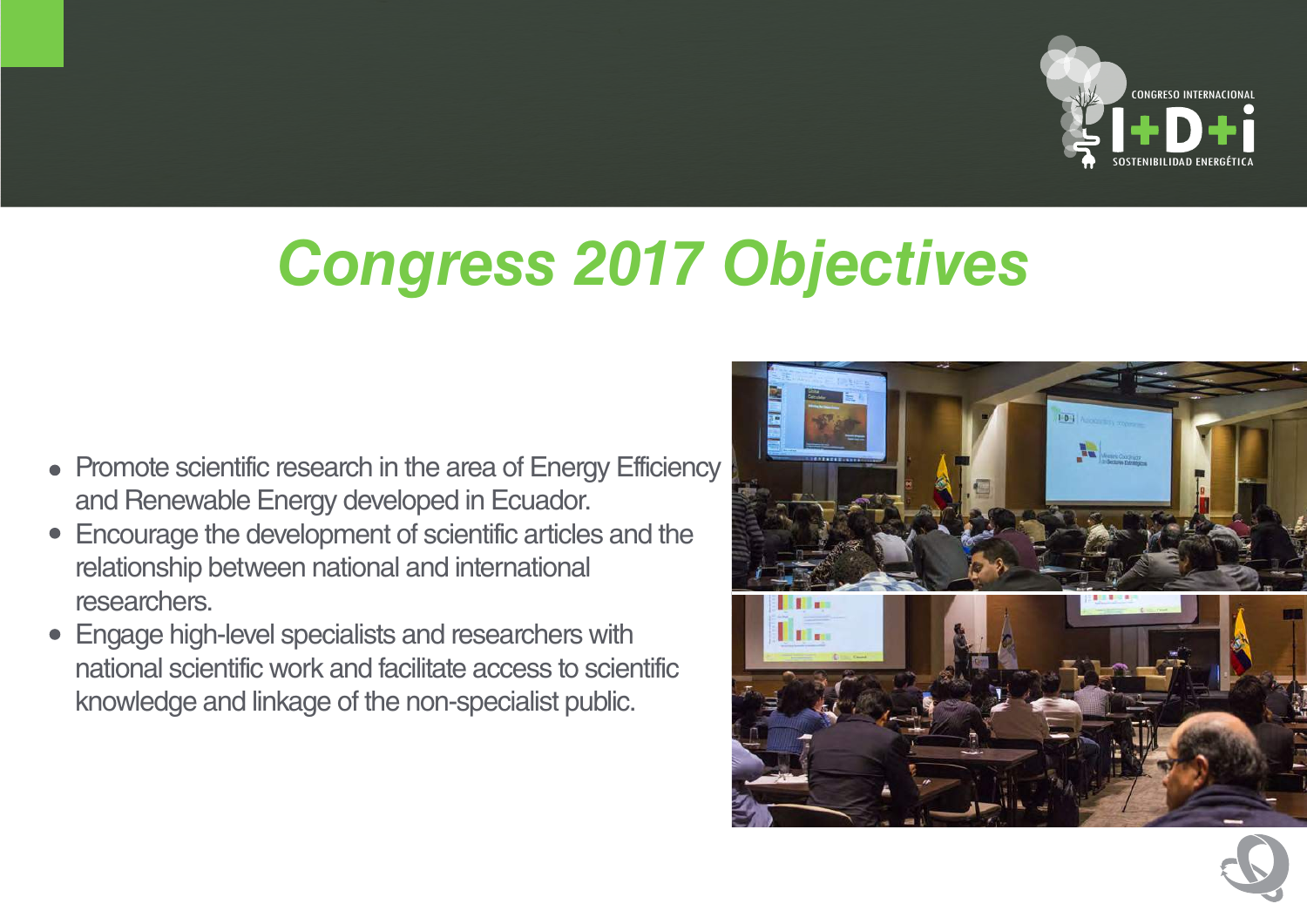

## *Proposed Topics:*

| Habitat: Sustainable<br>Intermediate Cities                            | <b>Mobility: Efficient</b><br>urban and intercity<br>transportation | Industries: Energy<br>optimization                                                                        | <b>Energy Production: Use</b><br>of non-conventional<br>energy sources |
|------------------------------------------------------------------------|---------------------------------------------------------------------|-----------------------------------------------------------------------------------------------------------|------------------------------------------------------------------------|
| Energy efficiency in<br>public spaces<br>lighting                      | Multimodal<br>Transportation                                        | Cogeneration,<br>Trigeneration and<br>systems of energy<br>utilization in energy<br>intensive industries. | Direct uses of<br>non-conventional<br>renewable energy                 |
| Active and passive<br>systems in energy<br>efficiency for<br>buildings | Urban and interurban<br>logistics                                   | New technological<br>developments for energy<br>efficiency in industries                                  | Energy supply<br>management studies                                    |
| Urban heat island                                                      | New technologies for<br>mobility                                    | Intelligent control<br>applied to industrial<br>energy efficiency                                         |                                                                        |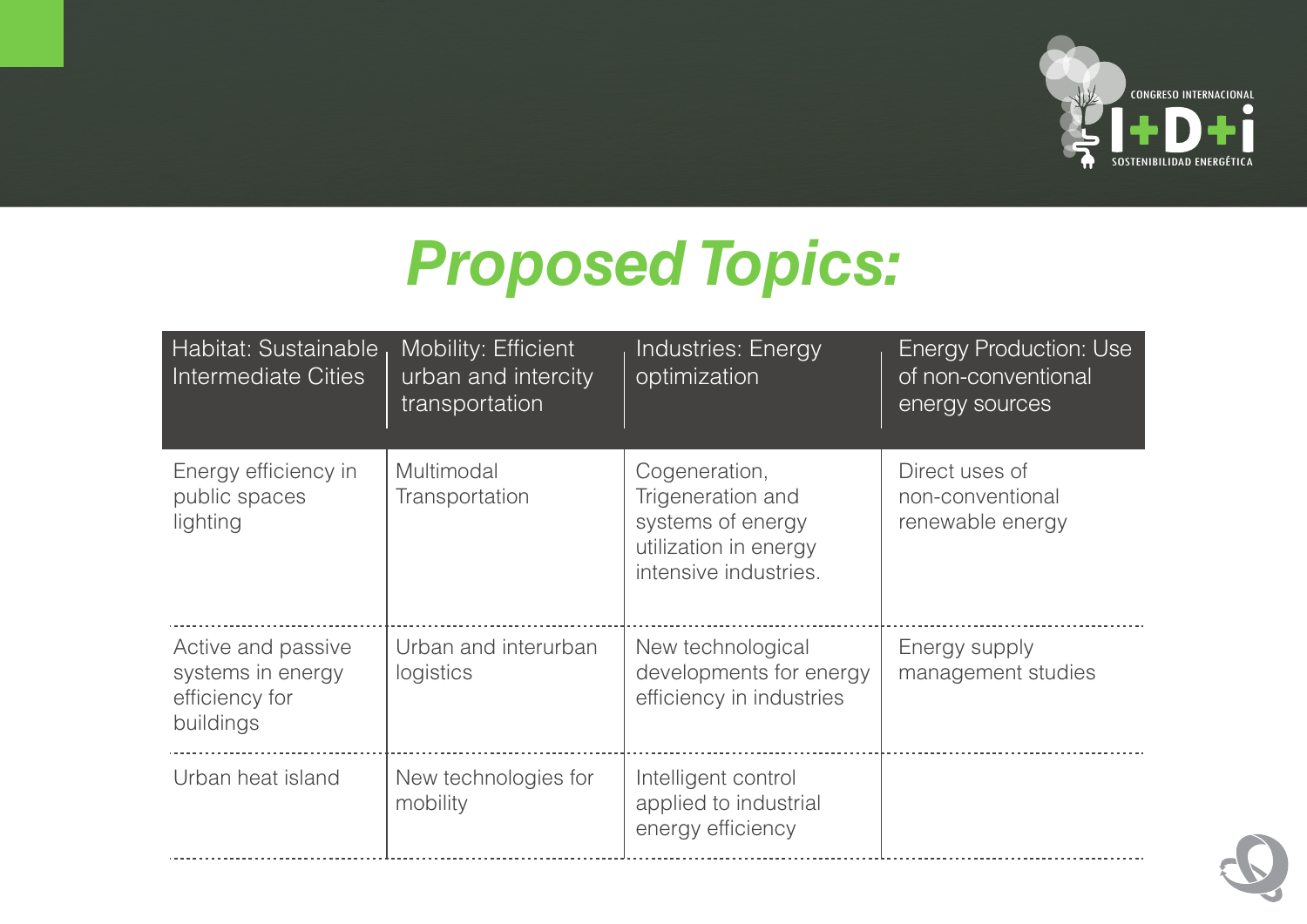

## *Expected Results*

- 400 people registered to the event
- Reception of at least 80 scientific articles
- 40 articles published in "Latindex" indexed memoirs
- 6 articles published in the Energy Technical Magazine

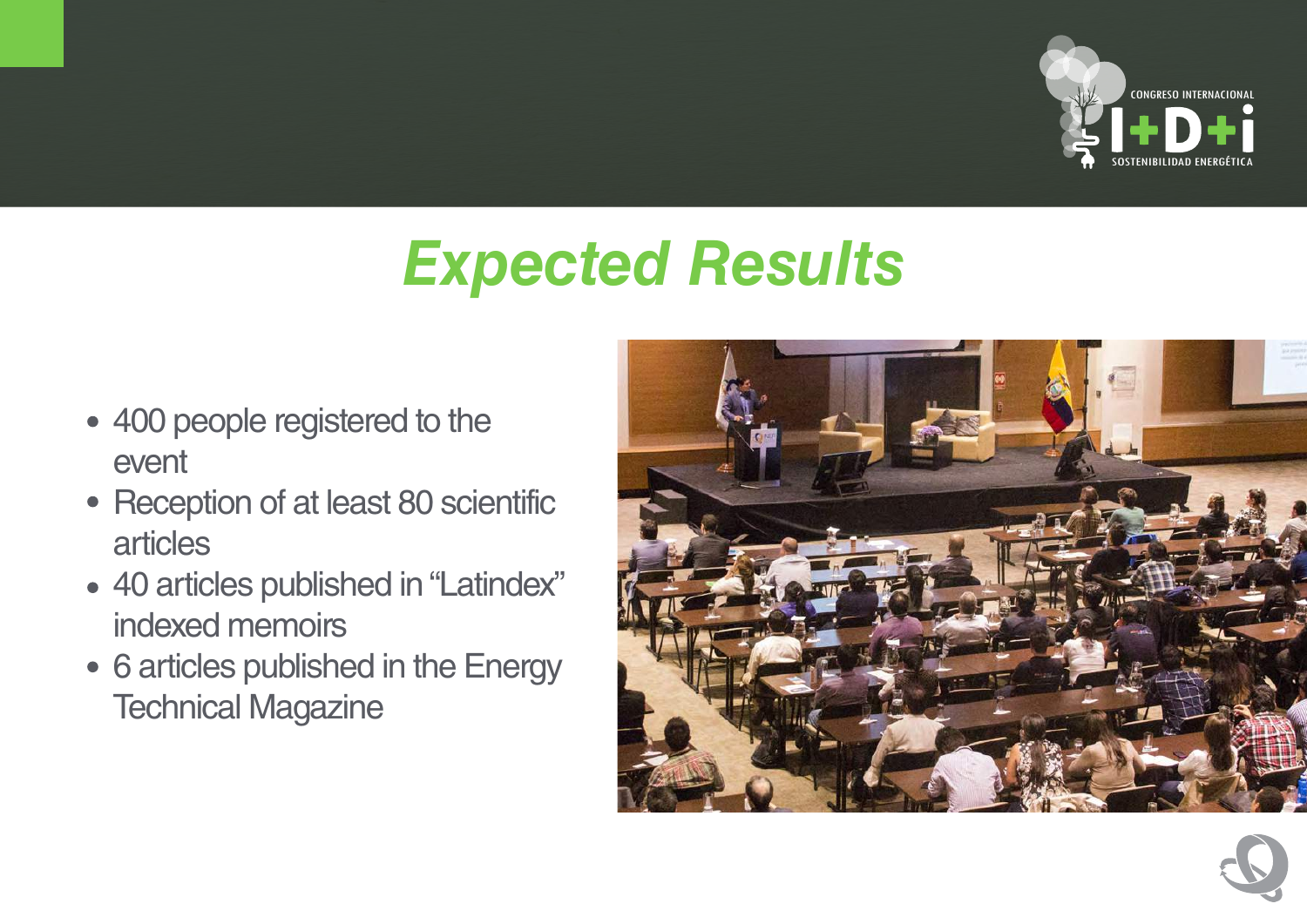

## *About us*

The National Institute of Energy Efficiency and Renewable Energy was created by Executive Decree No. 1048 of February 10th , 2012, published in Official Register No. 649 of February 28th , 2012.

We are the Public Research Institute responsible for the generation of scientific and technological knowledge and the development of local capacity in the energy efficiency and renewable energy fields. We contribute to decision making in the diversification of the energy mix, change of the productive matrix and climate change mitigation.



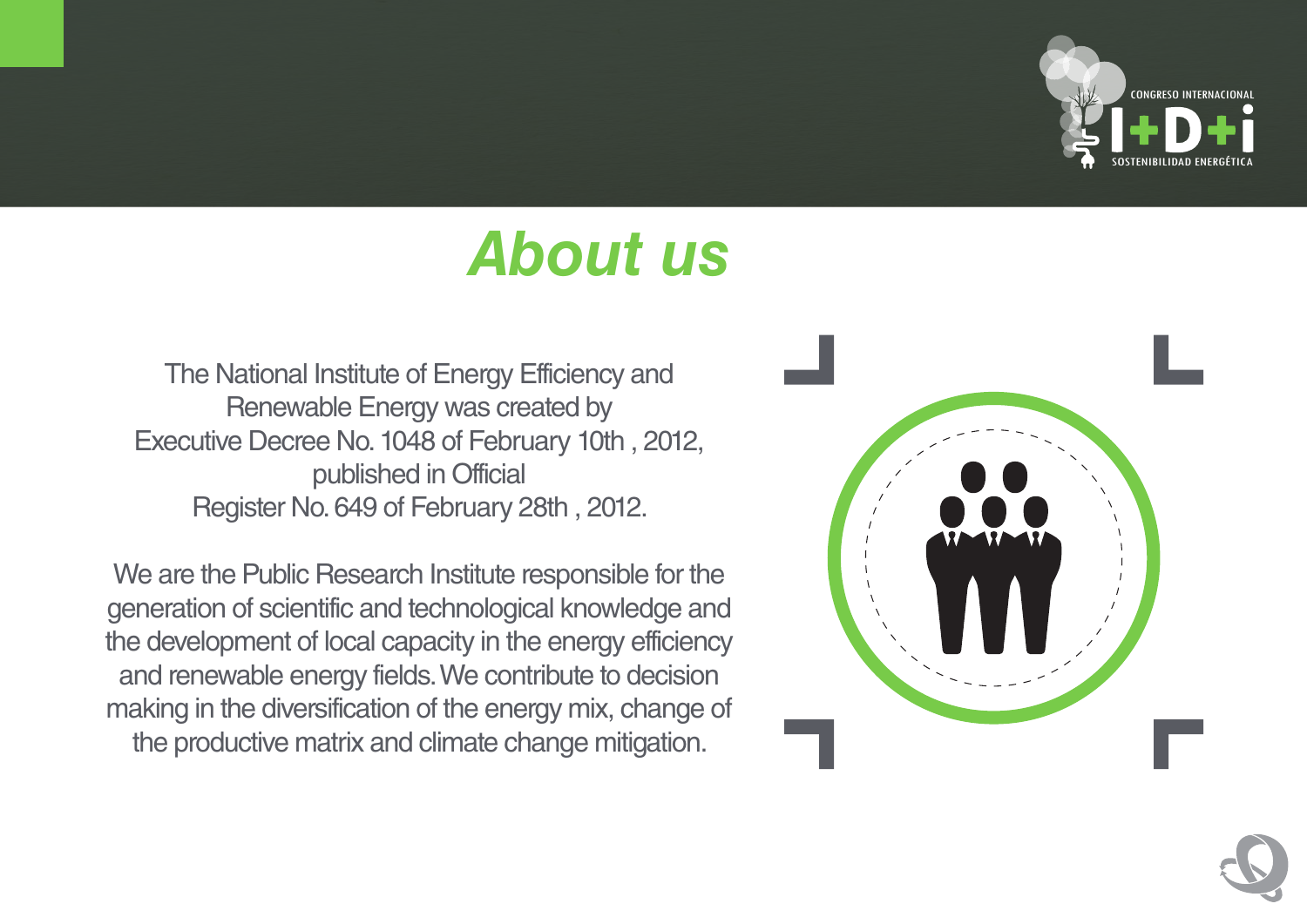

#### *Research Lines*



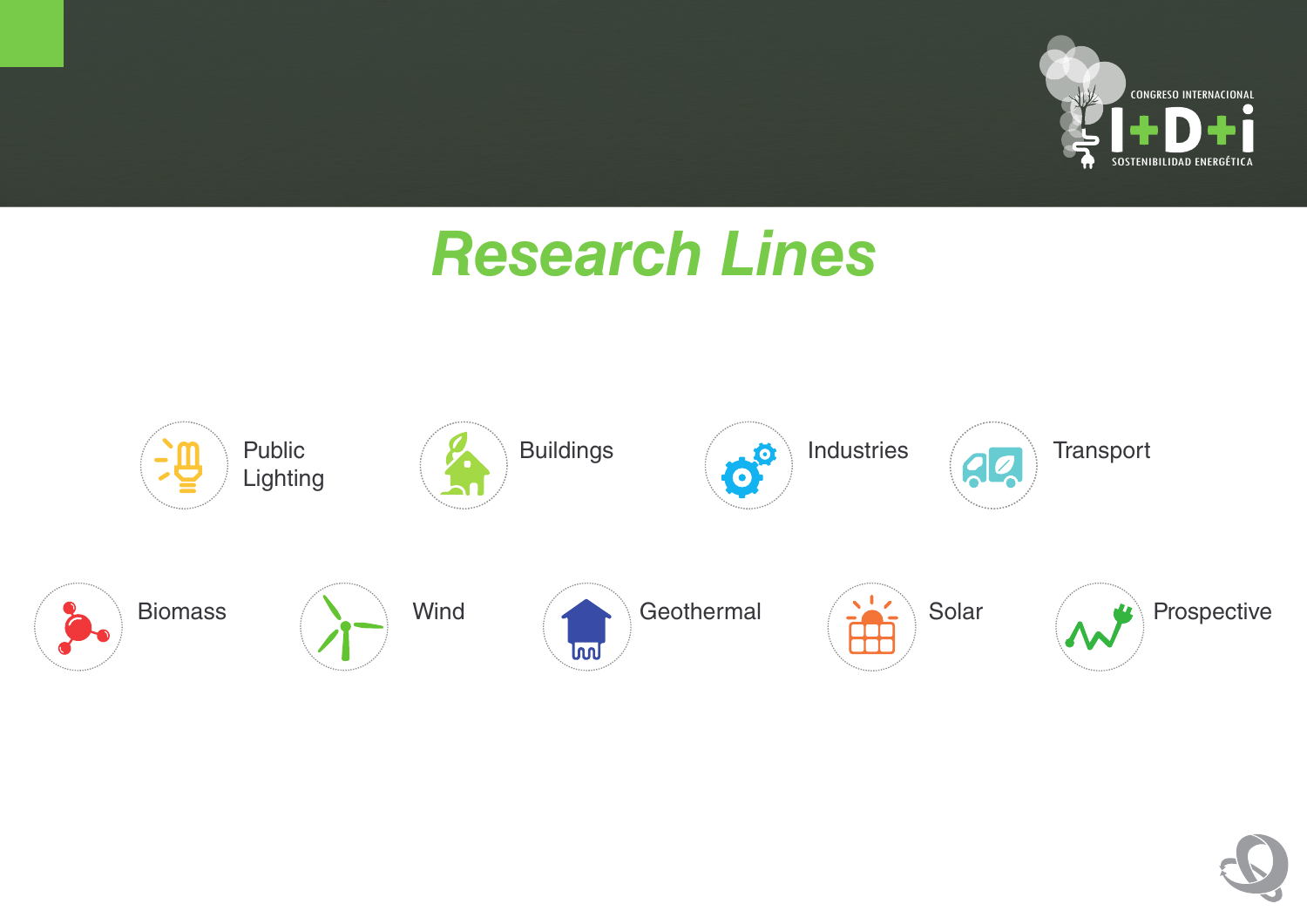

#### *Fields of Activity*



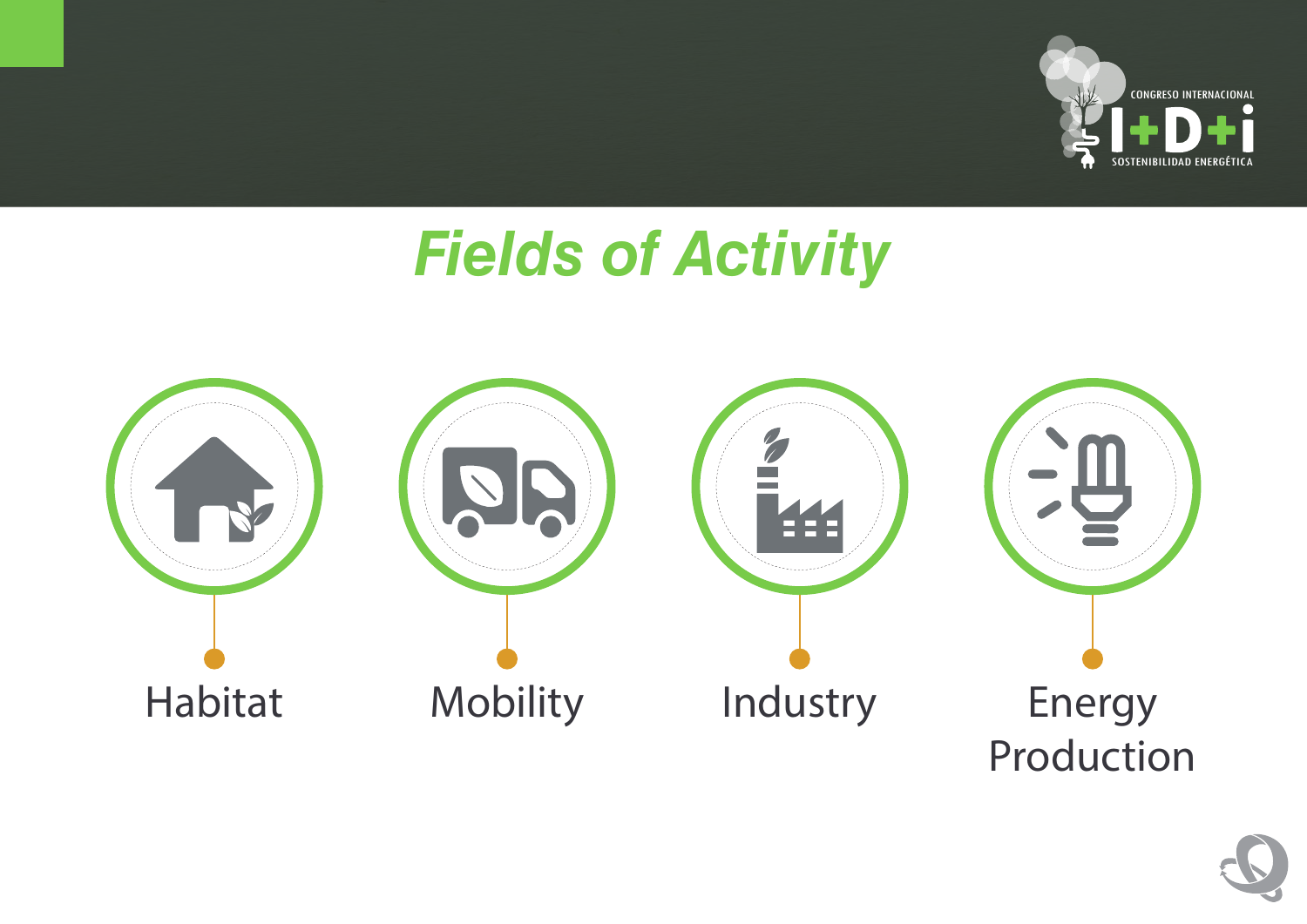

## *Resultados de Gestión de Conocimiento*



78 published articles



4 scientific research laboratories implemented

| .,<br>۳ |  |
|---------|--|
|         |  |

5 developed prototypes



1 patent granted and 6 applications for patents requested



16 quotations of INER articles made in different countries of the world